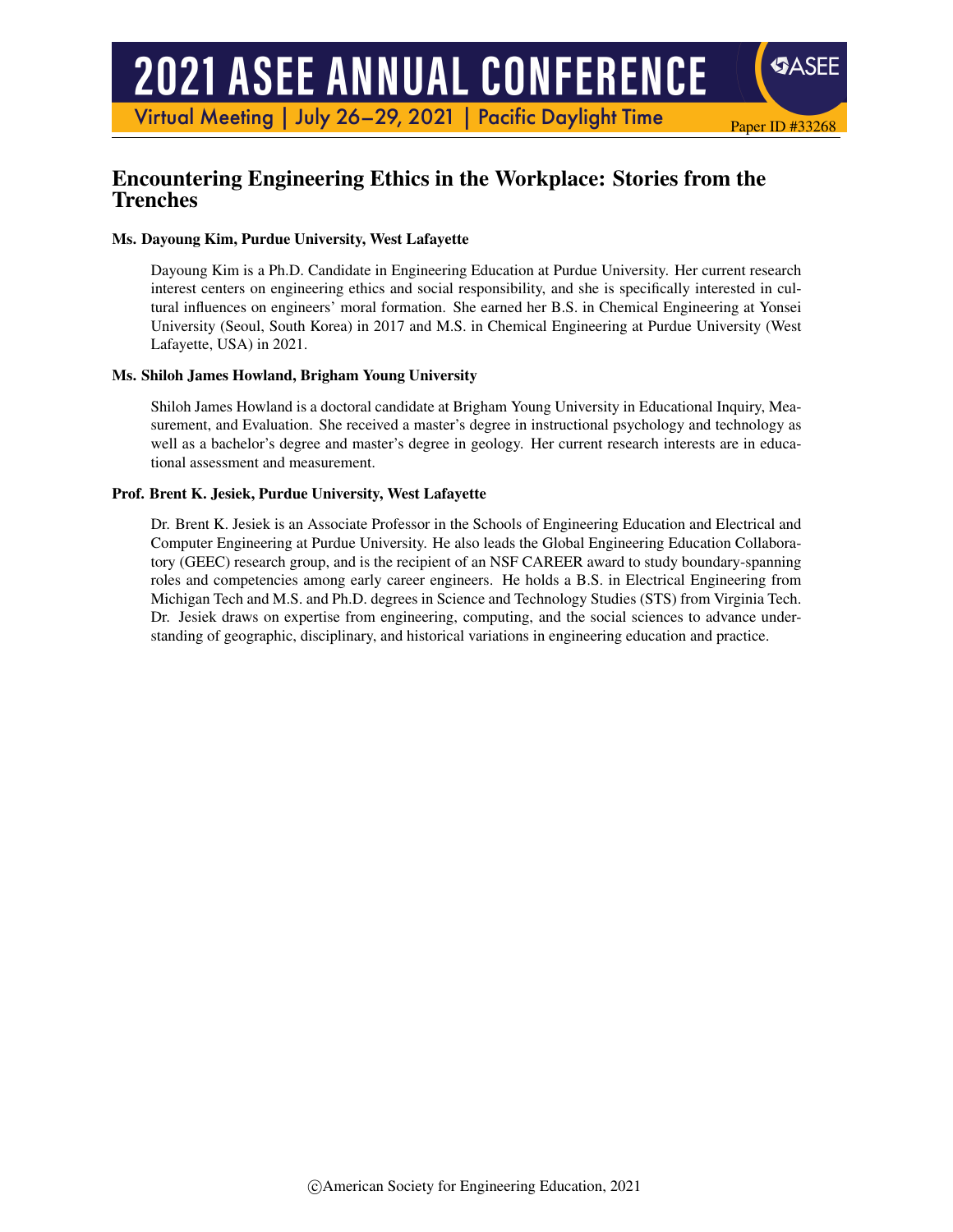# **Encountering Engineering Ethics in the Workplace: Stories From the Trenches**

While formal coursework remains one of the most common strategies for developing ethics knowledge and competence among engineering students [1], ethical situations also surface in many other settings. In our own research on engineering student perceptions of ethics and social responsibility, we found that many engineering interns and co-ops reported encountering ethical issues or dilemmas in the workplace [2]. This finding counters a common perception – often perpetuated by the prevalence of "big disaster" case studies in engineering ethics education – that ethical issues surface relatively rarely for most technical professionals. As Kline has argued, there is a continuing need to "move beyond this concern with what might be called 'disaster ethics' to study the ethical and social aspects of everyday engineering practice" [3, p. 14].

Aligned with Kline's recommendation, the primary research objectives for this paper center on: 1) identifying and describing real-world ethical issues encountered by engineering students in workplace settings, and 2) investigating what students learned from these experiences. We address these objectives by reporting select results from an ongoing qualitative analysis of 33 interviews with undergraduate students in their fourth year of college [2], [4]. We more specifically present a series of illustrative cases drawn from four of the interviews, selected because the participants described specific work situations in considerable detail and the cases represent a wide variety of ethical concerns. In the first case, Benson explains how his time spent doing risk analysis and risk management work for a large multinational firm caused considerable discomfort when he observed other engineers pressured to adjust or revise risk evaluations. Next, Phineas describes tensions around decisions to "black box" information shared with a customer, including quality data that could impact how the customer understood the reliability of certain parts. A third example is from Beatrice, who in general characterizes her work environment as having high ethical standards and a lack of ethical dilemmas, yet she also describes design decisions that involve making judgment calls amidst considerable uncertainty. Fourth and finally, we explore Palano's story of filing a sexual harassment complaint with his company's human resources unit.

The overall purpose for sharing these cases is threefold. First, we note some specific lessons that our subjects learned (or failed to learn) through the selected cases. Second, we argue that the workplace is a particularly rich setting for learning about professional ethics. Third, we make a series of recommendations for better scaffolding and supporting student learning in workplace settings. We expect this paper will be of particular interest to engineering ethics scholars studying where and how students learn about ethics, instructors looking for ways to enhance and extend ethics learning, and students preparing for internship, co-op, and/or full-time job roles.

## **Literature Review**

Internships and co-op experiences often provide students with a wealth of experiential learning opportunities. As Eyler points out, such opportunities provide students with "'real world' challenge" [5, p. 41], and through workplace experiences students often come to see "the relevance of the curriculum to life in a complex organization" [5, p. 50]. Eyler (1993) more specifically found that co-op students learned how to be "an expert on people and organizations" [5, p. 47], including how to be an effective member of their employing organization. It has also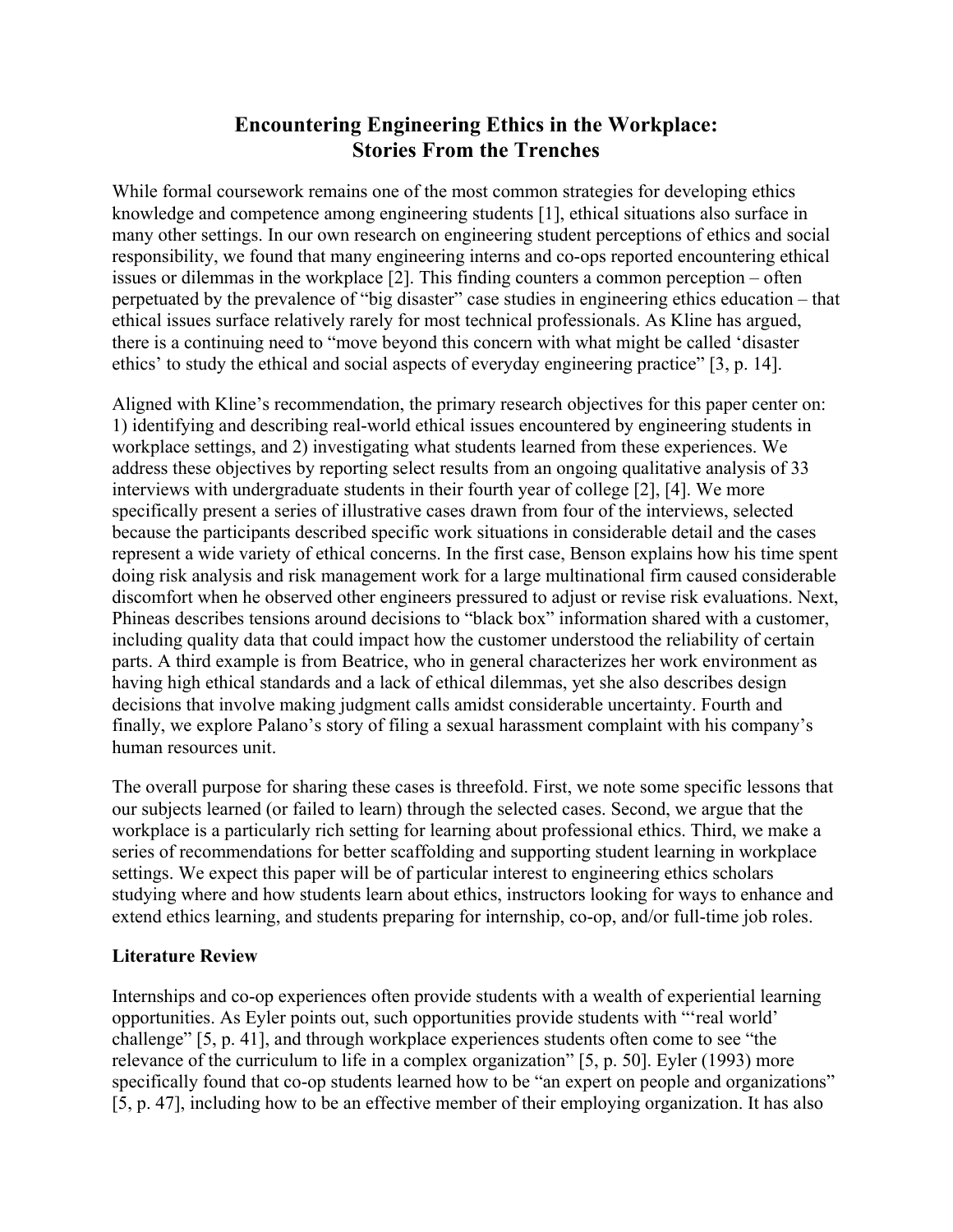been argued that internship or co-op programs are helpful for students' professional growth [6]. Based on their empirical study with business students, Bhattacharya and Neelam reported that students developed greater confidence, negotiation skills, social sensitivity, and cross-cultural understanding by interacting with various stakeholders during their internships [7].

While internships and co-op experiences provide students with opportunities for professional growth in general, including learning of various professional skills, these experiences have also been considered as supporting professional growth in the area of professional ethics. For example, in discussing various active learning strategies that can be implemented in an accounting ethics course, Loeb introduced the possibility of leveraging students' internship experience to facilitate their learning of ethics [8]. Given that students can encounter ethical issues during their internship, Loeb argued that an accounting ethics course could be coordinated with internship programs, with educators devoting some class time to discuss ethical issues that students encountered during their work experiences [8].

As in many other professions, internships and co-op experiences have been considered an important element of the college experience for engineering students [9]. Although there have not been many studies which investigated the influence internships and co-op experiences have on engineering students' learning of ethics specifically, a few studies have explored and reported on the potential impacts of such work experiences. For example, Burt et al. reported faculty members' frequent observation that such experiences have positive impacts on students' learning of ethics based on their study of how out-of-classroom experiences influence students' ethical development [10]. Although the evidence was anecdotal, Loui also observed students' selfreported learning about engineering values such as accuracy and precision [11]. Loui additionally reported a student's workplace observations of "many environmental problems of varying degrees of intensity" [11, p. 385].

However, other research has reported mixed results about how internships potentially impact student attitudes toward ethics and responsibility. Most notable, Rulifson and Bielefeldt reported evidence of some potential impacts of internship experiences on students' learning, finding 7 of 15 interviewed students explicitly linked their internship experiences to learning about socially responsible engineering practices. However, only four of these seven students reported that their internship experiences expanded their views of social responsibility [12].

## **Method**

The results presented in this paper are from a larger mixed-methods, longitudinal research study. In Fall 2015, 757 undergraduate engineering students at four universities were recruited as part of our initial data collection efforts. The four universities included one private, religious university (Brigham Young University) and three public universities (Arizona State University, Colorado School of Mines, and Purdue University). Of those 757 students, 111 were selected for semi-structured interviews in Spring 2016. In our final phase of data collection in Spring 2019, we interviewed 33 of the 111 interviewees again using a similar semi-structured interview protocol approved by each university's IRB. These interviews were about one hour long and students who completed the interview received a \$20 gift card.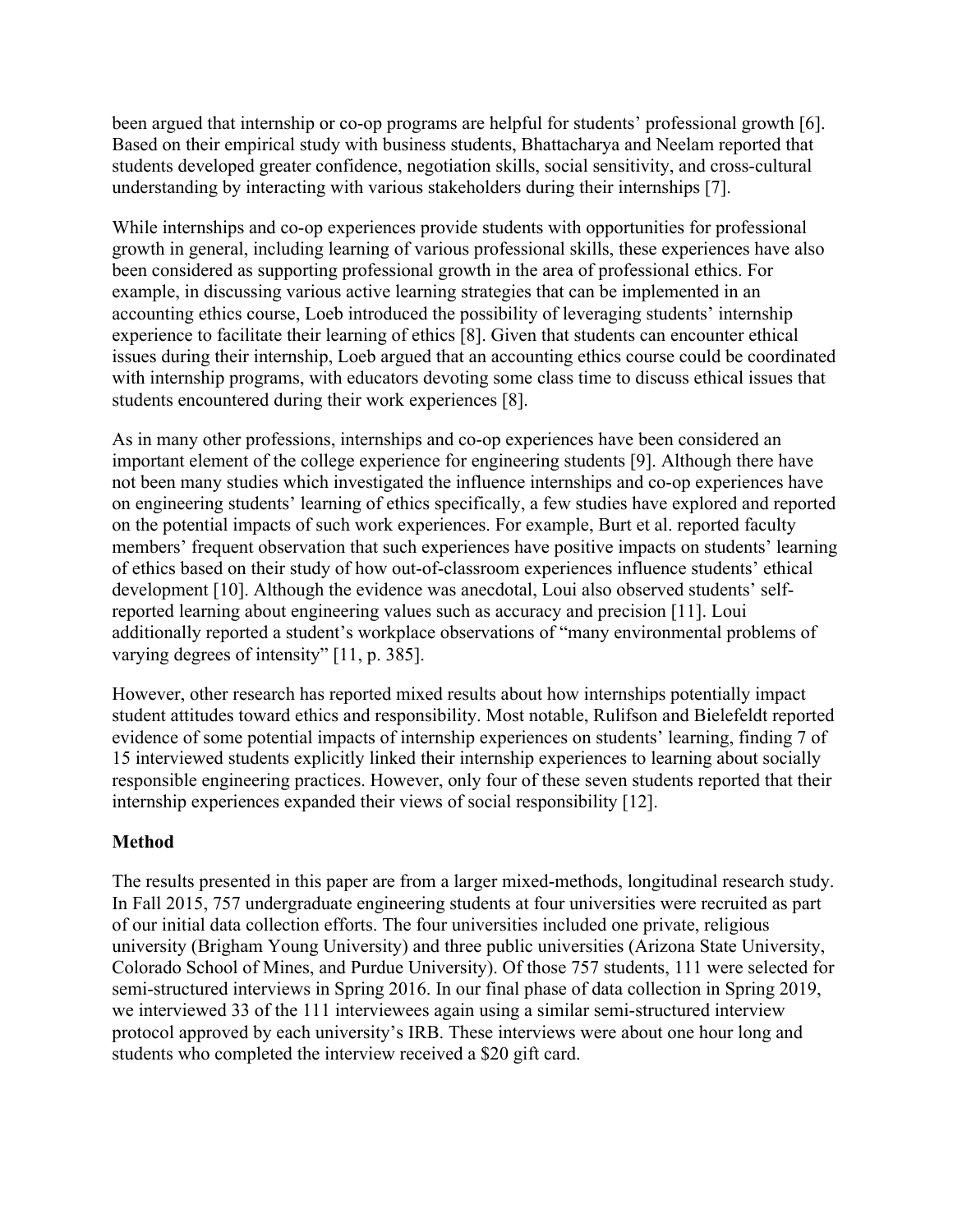Analysis of those final 33 interviews is ongoing but recent analysis indicated the importance of experiential learning experiences such as internships and co-ops in shaping the students' ethical perspectives [2]. Of the experiences explored in that paper (family, academic, and work), internships and co-ops were discussed most often  $-26$  of the 33 interviewees specifically mentioned a work experience and evidence of possible lessons learned. Further building on that work, we drew on the experiences of four students: Beatrice and Benson from Brigham Young University (BYU) and Phineas and Palano from Purdue University. In their second interviews, each of these four students offered rich descriptions of specific encounters with ethical situations. Here we present these four students' internship experiences as case studies to highlight the ample opportunities ethics learning in the workplace, albeit with some notable variations in what students learn (or fail to learn) from direct or indirect encounters with ethical situations.

## **Findings**

#### *Beatrice: Antithetical engineering ethics*

Beatrice is a fourth-year student at BYU, majoring in civil engineering and minoring in fine arts. She has also been working in an internship with a structural design company. She aspires to continue in a full-time role with the same firm after graduation, and wants to work toward her professional licensure. When asked to give examples of ethical situations she had previously faced in any setting, Beatrice noted: "I work at a company, where … there aren't ethical dilemmas. Everyone's trying their best, they're all graduates of this college, they all signed the Honor Code. Not all of them, most of them, like 95% [are BYU graduates], and so we all have an expectation for each other, and so we tend to meet that. So, it's hard trying to think of [an ethical situation]." Nonetheless, Beatrice discusses a number of situations where she and other engineers in her firm are challenged to use professional judgment in situations involving considerable uncertainty.

As a more specific example, she described how – on the very same day of her interview with us – she was dealing with a situation involving an incorrectly sized beam that had been installed in a structure. This in in turn raised the question of "how can we look at the calculations to see if this different size beam works?" As Beatrice went on to explain:

And if it doesn't pass, the moral dilemma of, what do you tell them to do? Because it's like, according to our conservative calculations, it fails. But those calculations are conservative, so can we say like, if it's failing by this much, if it's only failing by like 3%, it should be fine, but where do we draw that line ethically?

Beatrice added that she was ultimately able to establish that the structure "barely passed" after she confirmed the correct dimensions of the beam and reran the calculations. She went on to summarize that this particular situation "was a very interesting dilemma of me trying to, fudge the numbers is the wrong word, but the idea of, making sure the numbers were perfect, but also not too much all at the same time. It was very difficult." Elsewhere in the interview, Beatrice described other examples where her firm was able to approve major changes made to a structure by a client or contractor. Yet she also cited examples where the actual construction deviated so much from the original specifications that a given structural element (e.g., a building foundation)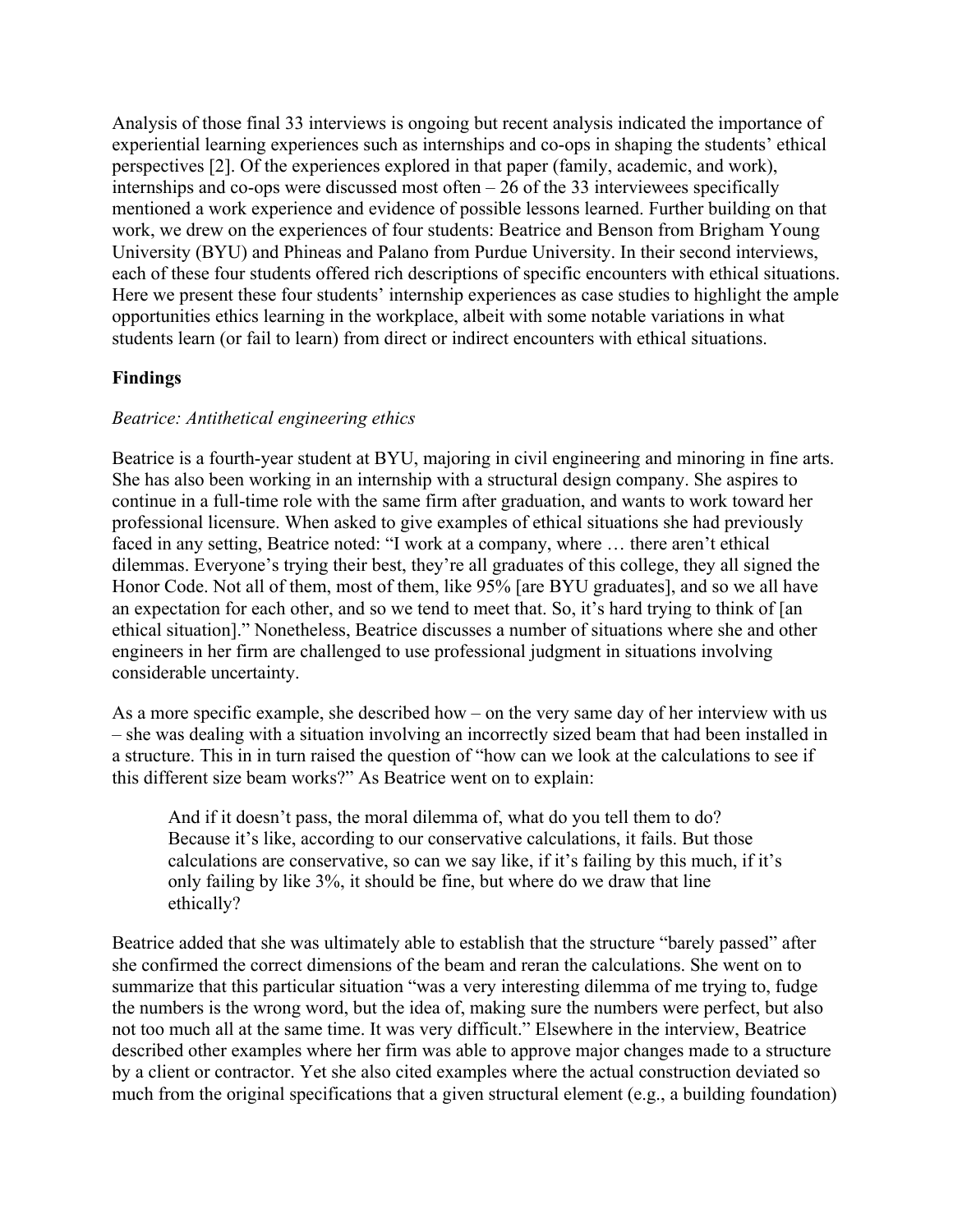had to be completely torn out and redone because there was no other way to fix the issue while meeting the original design specifications.

Beatrice additionally observed variations in professional judgment among the engineers she had worked with on various projects. As she explained in considerable detail:

So each one [professional engineer] is a different person, and they have their own personal preferences of, "This should be engineered this way, I would like you to do it this way." It's their license, so we do it their way. But if you were to talk to the other professional engineer, just in the other office, they might have a different opinion on it. So, it's like, "Which one's the right one?" Knowing what's best is hard, especially in an area that can have so many variables. Because you can build a house so many different ways. So, knowing the right way to do it is often difficult because everyone has their own preference. Each client has their own preference. They all like it a different way, so it's hard to know where we can allow the client's preferences take over, or where we put our foot down and say, "No, this is the way it has to be done." It's really difficult knowing what to do sometimes.

As the preceding account suggests, Beatrice's remarks reflect an interesting dichotomy. On the one hand, she speaks to her company's high standards and notes a lack of ethical dilemmas. On the other hand, she gives multiple examples where difficult structural design decisions depend heavily on professional judgment, while also observing that specific design recommendations are often linked to the preferences of a given engineer.

#### *Benson: "That's not real. That's an ideal."*

Benson was a fourth-year student at BYU majoring in chemical engineering. Through his internship in the risk management department of a large corporation he had dealt with risk evaluations for various project sites. As a chemical engineer working in the manufacturing field, Benson explained that tolerance for some amount of risk is needed when working with dangerous chemicals or big machinery: "you have to find a balance between cost, because the more safety measures you put into the place then the more expensive it is, and risk of the less safety measures the more bad things can happen."

As part of his job role, he was more specifically tasked with going through about 15 years' worth of data on risk evaluations carried out for different sites and units. For this task, he had to review considerable amounts of evidence, including by reading and listening to transcripts of relevant meetings and exploring considerable amounts of data. Reflecting on this task, he observed that for the "engineers doing these safety analyses […] there's a real conflict of interest," especially because it is hard for engineers to recommend high-cost options to address safety issues when interacting with other company stakeholders in charge of those sites. As Benson explained:

So in the meetings between the risk engineers and the site engineers, I felt uncomfortable at times listening to how they would brush off risk in terms of cost… So I felt like there could have been a better use of a middleman to eliminate the conflict of interest.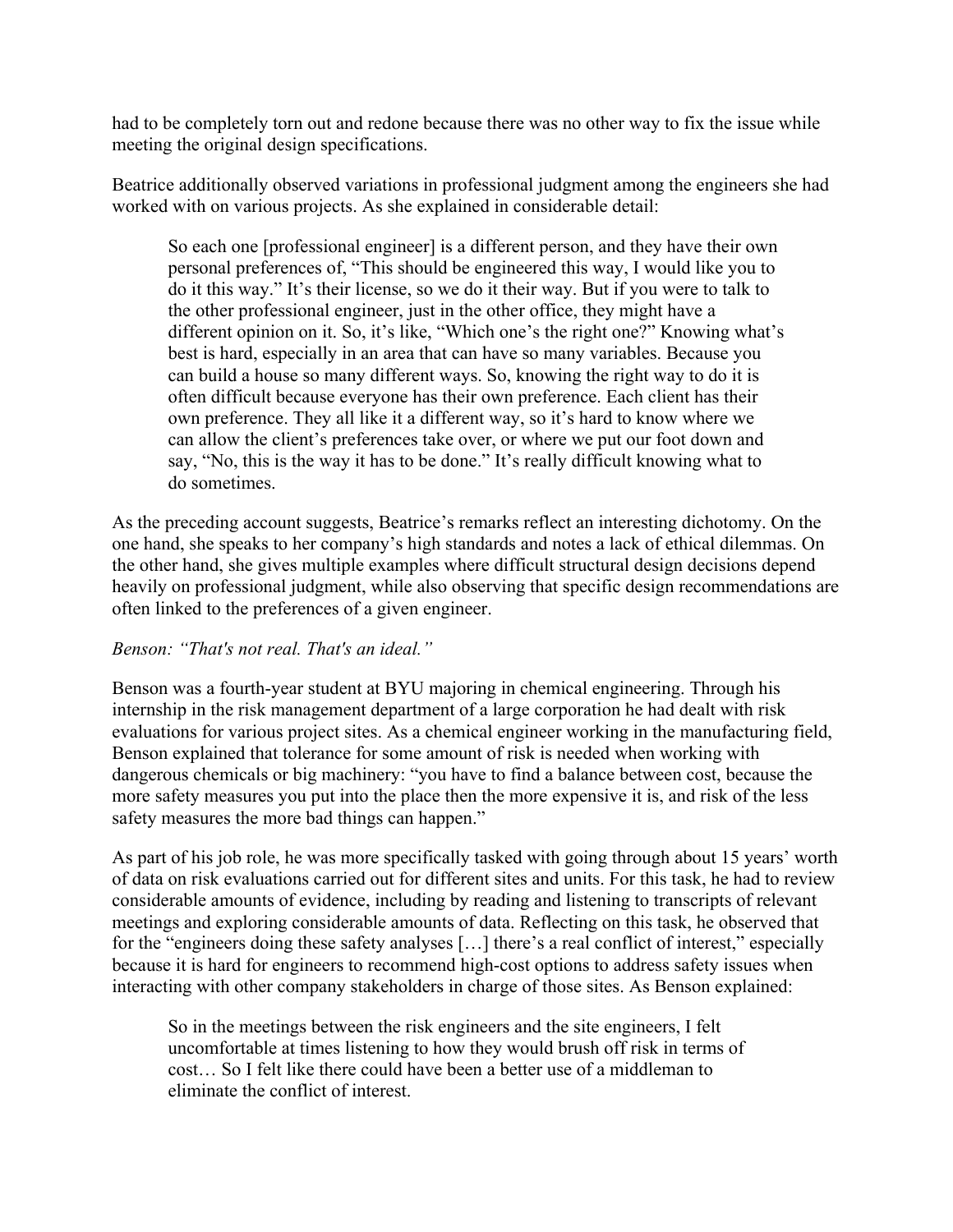Benson then went on to cite the example of the Challenger space shuttle disaster, explaining that for the risk assessment scenarios he had observed it was "not that extreme, but it was that same kind of thing where the manager says, 'It's too expensive. Change your numbers.'" When asked about how he responded to this situation, he added that "ethically, it was hard for me." He also talked to his supervisor about how to balance risk and cost properly, but he was not fully satisfied with the supervisor's answer, which he paraphrased as "Oh, yeah. It's a hard thing to balance." From this experience, Benson reported learning that "you're not always going to see a perfect commitment to ethics in industry." He also pointed out that even though there is a code of ethics for chemical engineers, "nobody sticks to that 100%. That's not real. That's an ideal."

#### *Phineas: "You need to tell them"*

Phineas, a senior in materials engineering at Purdue, discussed her year-long co-op experience with an automotive supplier. She more specifically shared a number of insights about what colleagues in her co-op firm referred to as "black-boxing." She explained that this involved deciding which information to share with a customer and which information to hold back:

So like the customer doesn't need to know we're having this problem. We know we're having the problem, and we know we can fix it. But we would combine problems in order not to tell the customer that we were also having this issue. […] We're like, "Oh, we're making the pedal stronger." But we're not telling them we're making it stronger because it's been failing.

As she explained this situation, Phineas noted that a project engineer was primarily involved in adopting this particular strategy and her manager had a different perspective and wanted to be more transparent with the customer about the issues they encountered. As she recounted:

So the project engineer's, like, "I'm not going to tell them anything, because they don't know. They don't understand." But my boss was like, "No, we need to tell them because it's our responsibility to educate them." But that was like saying, "They don't understand, so I'm not responsible for them," versus my manager was like, "No, we're exactly responsible for them because they don't understand."

As Phineas went on to reflect, "If I was that customer […] I would want to know that information." She additionally added: "almost everybody on my team had been there for over ten years. I didn't have the same loyalty to the company that they did, so I didn't feel as responsible to keep stuff [from the customer]." Consequently, at that time she kept quiet about her concerns that her company was not sharing all available information with the customer.

However, by her third co-op session she had gained more respect from her co-workers and felt that she had "more experience, and I guess, more assimilation to the fact that the customer doesn't need to know everything." However, this "assimilation" did not change her feelings about keeping the customer informed. As she spoke up more during this last co-op session, she was aware that no one wanted to relay this kind of information to the customer even though "it needs to be done." As she had no direct contact with the customer in her co-op role, she instead "remind[ed]" the project manager that "you need to tell them." She felt that her standing in the company was not affected and stated just that "they [the project engineers] knew that it needed to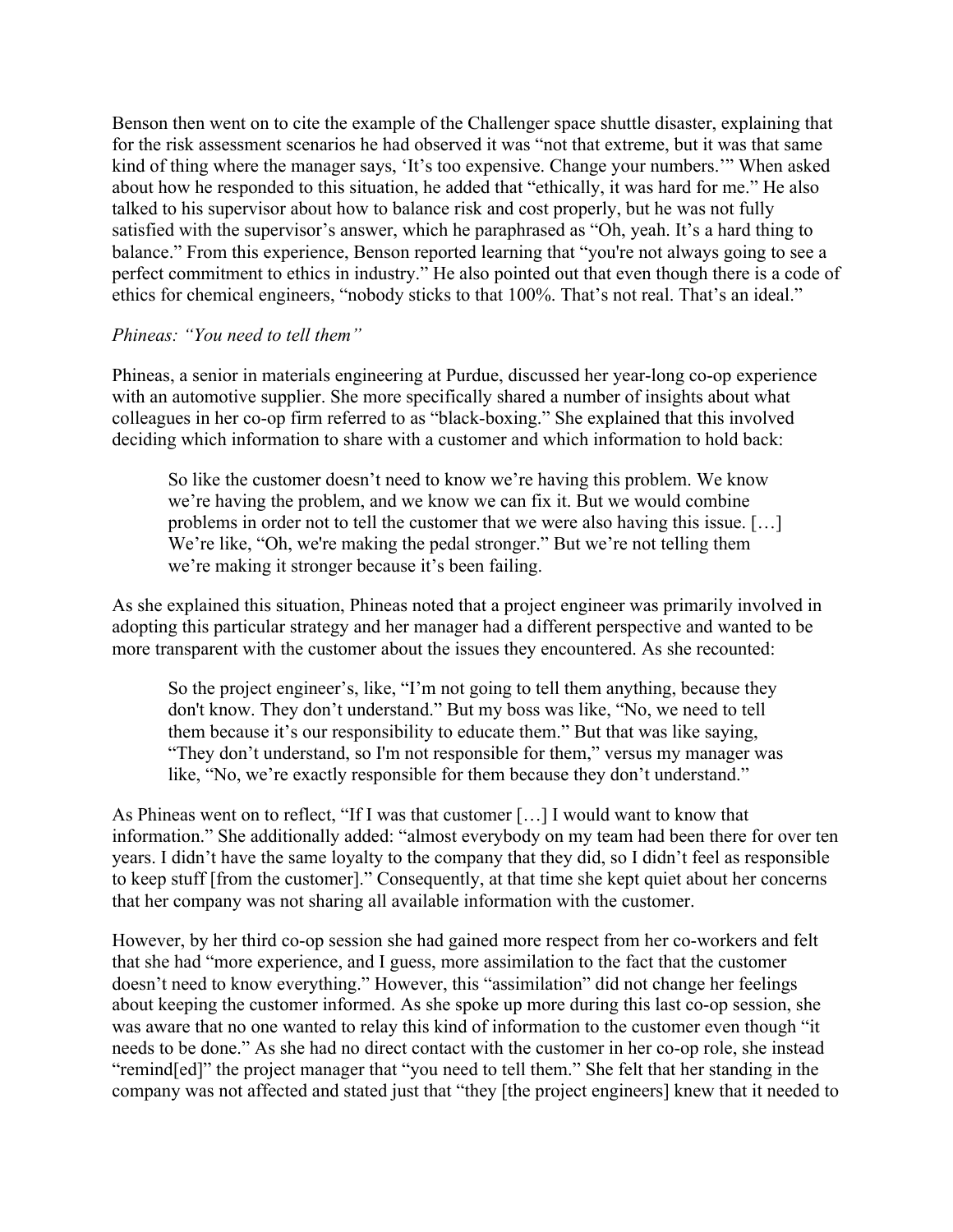happen, so they weren't mad at me. Nobody was ever angry at me or angry at the person who needed to tell that information, because there was an understanding that the information needed to be spread. So nobody was mad, but nobody wanted to do it."

Phineas' observations of these interactions between herself, her manager, a project engineer, and the customer led to some interesting shifts in her thinking. Initially, she was a proponent of sharing all information with the customer (following the lead of her manager). Over time, she came to understand the reasons that the project engineer may want to limit the sharing of some information. By the conclusion, even though Phineas understood the reasons for withholding information, she still wanted to share as much as possible with the customer. She essentially ended at the same point she began regarding the need to share information, but her reasons for doing so were informed and bolstered by her increasing experience and confidence.

#### *Palano: To report or not to report*

Palano was a senior studying mechanical engineering at Purdue. In his interview, he described an experience involving sexual harassment during an internship he completed after his sophomore year. He explained that one of the intern coordinators was "handsy" with a female intern during an optional evening activity. Palano could tell the female intern was ill at ease: "it was very [pause] you could tell she was uncomfortable with it and a couple of my other intern friends and I sort of pulled her aside and we were like, 'Hey, is everything okay? Is it [pause] are you okay? Is it bothering you? We could figure out what to do from this.'" She said "No, don't [pause] it's fine, don't say anything." The intern coordinator eventually "cooled off" but another intern and Palano "explained the situation to the head of ethics there." Palano said that he felt "nervous because I feel like most people get nervous when you have to go talk to HR [Human Resources] [pause] ethics to report someone else that [pause] I mean, he seemed like he was a nice guy, very smart. He did a couple presentations throughout the semester but it was just unnerving that that happened." The female intern did not go with him to report, though she was aware that Palano and his friend were considering doing so. This incident occurred at the end of Palano's internship so he did not know what if any repercussions had resulted from the report he had made.

Palano's involvement in reporting the harassment of the female intern is interesting considering that he was a bystander. He and the other intern who reported the incident to HR had to consider several factors prior to making their report. One issue is that the female intern had tried to downplay the harassment. As a consequence, he could have simply disregarded the coordinator's behavior, but instead stated how "it sort of felt that we needed to [report the incident]." He might have also convinced himself that because the intern coordinator had stopped harassing the female intern, the issue had been resolved and did not require his involvement. Additionally, he could have decided that the matter was not worth addressing because his internship appointment ended that same week. Finally, he could have let his discomfort with talking to HR persuade him to not report the incident. Any one of those decisions could have led him away from reporting, but he made a series of decisions that ultimately led him to report the issue to HR.

#### **Discussion and Conclusion**

These four students' experiences illustrate the rich possibilities for internships to provide not only hands-on experience in engineering but also encounters with real-world ethical situations.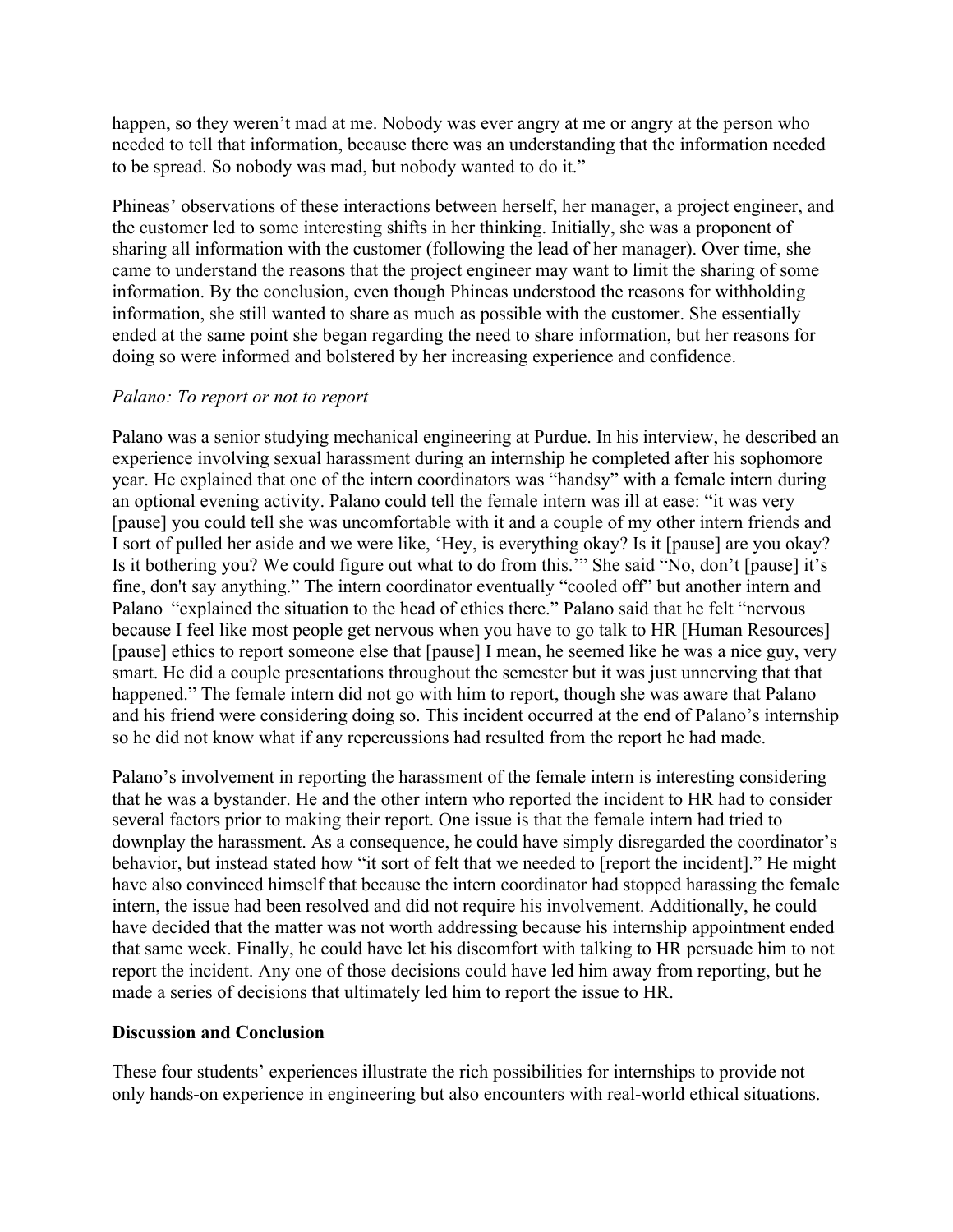The examples outlined here also reflect a mix of outcomes and resolutions, some clearly more favorable than other. Beatrice and Palano serve as the most positive examples, with Beatrice explicitly noting that the engineers in her company are doing their best to uphold ethical conduct and Palano taking proactive steps to report a sexual harassment complaint. Phineas' case is more nuanced, as her experience gave her confidence to speak up about sharing information with customers, but she also came to better understand reasons to withhold such information. Finally, Benson observed engineers in his company adjust risk estimates in response to managerial pressures, realizing that he would not always see a perfect commitment to ethics in industry.

Aligned with some prior literature [9-11], participants also showed mixed reports of potential impacts from these situations. Both Benson and Phineas were able to speak to what they learned from their experience (e.g., for Benson, a non-perfect commitment to ethics in industry as a fact; for Phineas, a reaffirmation of her own opinion that sharing as much information with customers as possible is desirable based on a better understanding of reasons for withholding information). Yet the lessons learned by Beatrice and Palano were not as clear, perhaps because their observation and actions were largely consistent with their pre-existing values. While it is always difficult to predict other possible outcomes in a given situation, further reflection and feedback on these situations might have prompted deeper learning – such as to help Beatrice to better see the "everyday ethics" in her workplace.

Internships, along with other types of experiential learning including service learning, studentfaculty research, study abroad, and capstone courses, have been identified as high-impact practices for enriching student learning [13]. For instance, AAC&U's College Learning for the New Global Century notes that such experiences offer "rich opportunities for connecting knowledge with choices and action" [14, p. 36]. However, as Beatrice's and Palano's experience demonstrates, students may have "had the experience but missed the meaning" [15, p. 151, quoting T. S. Eliot's *Four Quartets*]. Thus, there remains an open question about what could be done to help students learn even more, especially closer to the time when such situations arise.

The ethical situations that the students related to us were shared after at least six months had passed since the internship. In Palano's case, more than a year had passed. We hypothesize that these experiences could have been enhanced if students had, during their internships, been encouraged to actively reflect on the ethical decisions they faced. Reflection is a process by which students can discover the meaning within the experiences they have had. Indeed, "periodic, structured opportunities to reflect and integrate learning" are considered one of the key conditions for calling an activity a "high-impact practice" [13, p. 8]. The importance of reflection in learning, particularly in experiential learning activities such as internships, is well documented. Reflection has been defined as "the internal transformation of experiences" [16, p. 58] and "the element that transform simple experience into a learning experience" [17]. Since internships are often transitional experiences between the university and the workplace, helping students meaningfully reflect on the ethical situations they encounter in such roles could have implications for how they think and act in future ethical situations that encounter in their careers.

A similar insight comes from Rulifson and Bielefeldt's longitudinal study of students who participated in internships [12]. They found that eight of their fifteen interviewees did *not* "express a significant difference in their understanding of socially responsible engineering" following participating in an internship. They hypothesize that this may be due to the interviews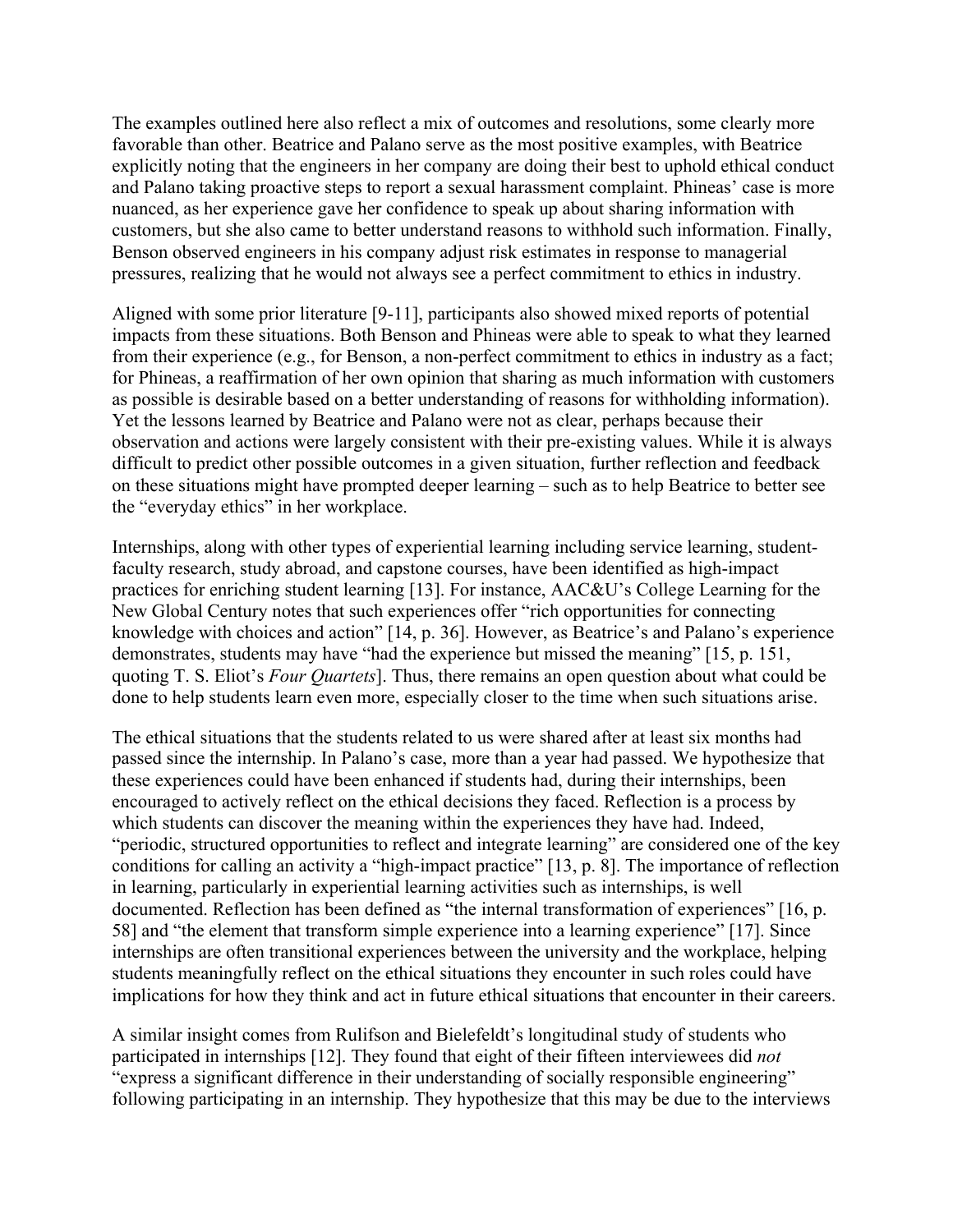occurring about nine months after the internships were completed and "the impact of these experiences may have faded from their memory" [12, p. 5]. Rulifson and Bielefeldt also recommend encouraging students to reflect on their internship experiences to help them notice what they learned from those experiences (again, because the students themselves may just not be very aware of their own learning).

Yet despite the known benefits of reflection, students are unlikely to engage in extended reflection on their own. Rather than leaving students to "their own devices for any insights gained" [14, p. 36], faculty can help support them by providing opportunities throughout the internship to reflect on what they have experienced and what they have learned. As Bord and Clements argue, "reflective assignments provide students an avenue to support their learning by transforming tacit knowledge into explicit, codified knowledge to be shared with others and to inform future decisions" [18, p. 290]. Eyler additionally notes that students participating in experiential learning often encounter unexpected decisions, like those experienced by the four students profiled here, and that "reflection on these conflicts or surprises is the process by which individuals develop the capacity to understand and resolve complexity" [19, p. 522]. Continuous reflection, rather than reflection at the end of or after an experience, helps prevent "students from resisting the implications of the discrepancies between their assumptions and their current frames of reference" [19, p. 527]. As recommended in previous works focused on developing global and intercultural competencies, critical incident prompts based on a describe-analyze-evaluate (DAE) framework can help stimulate and deepen student reflection on specific situations [20, 21].

Each of the students highlighted in this paper encountered varying degrees of conflict between their preconceptions of professional practice versus the actual realities of the workplace. In each situation, students had to confront those inconsistencies and decide how to think and act. By encouraging students to more deeply reflect on such situations  $-$  e.g., through assignments, logs or journals, active mentoring, workshops, etc. – universities and companies alike can promote greater ethical awareness and more robust ethical commitments among current and future professionals.

## **Acknowledgments**

These materials are based in part upon work supported by the National Science Foundation under Grant Nos. 1449479, 2024301, and 2130924. Any opinions, findings, and conclusions or recommendations expressed in these materials are those of the author(s) and do not necessarily reflect the views of the National Science Foundation.

## **References**

[1] J. L. Hess and G. Fore, "A systematic literature review of US engineering ethics interventions," *Science and Engineering Ethics*, vol. 24, no. 2, pp. 551-683, 2018.

[2] D. Kim, S. J. Howland, and B. K. Jesiek, "Engineering students' learning of ethics: Influences and lessons," under preparation.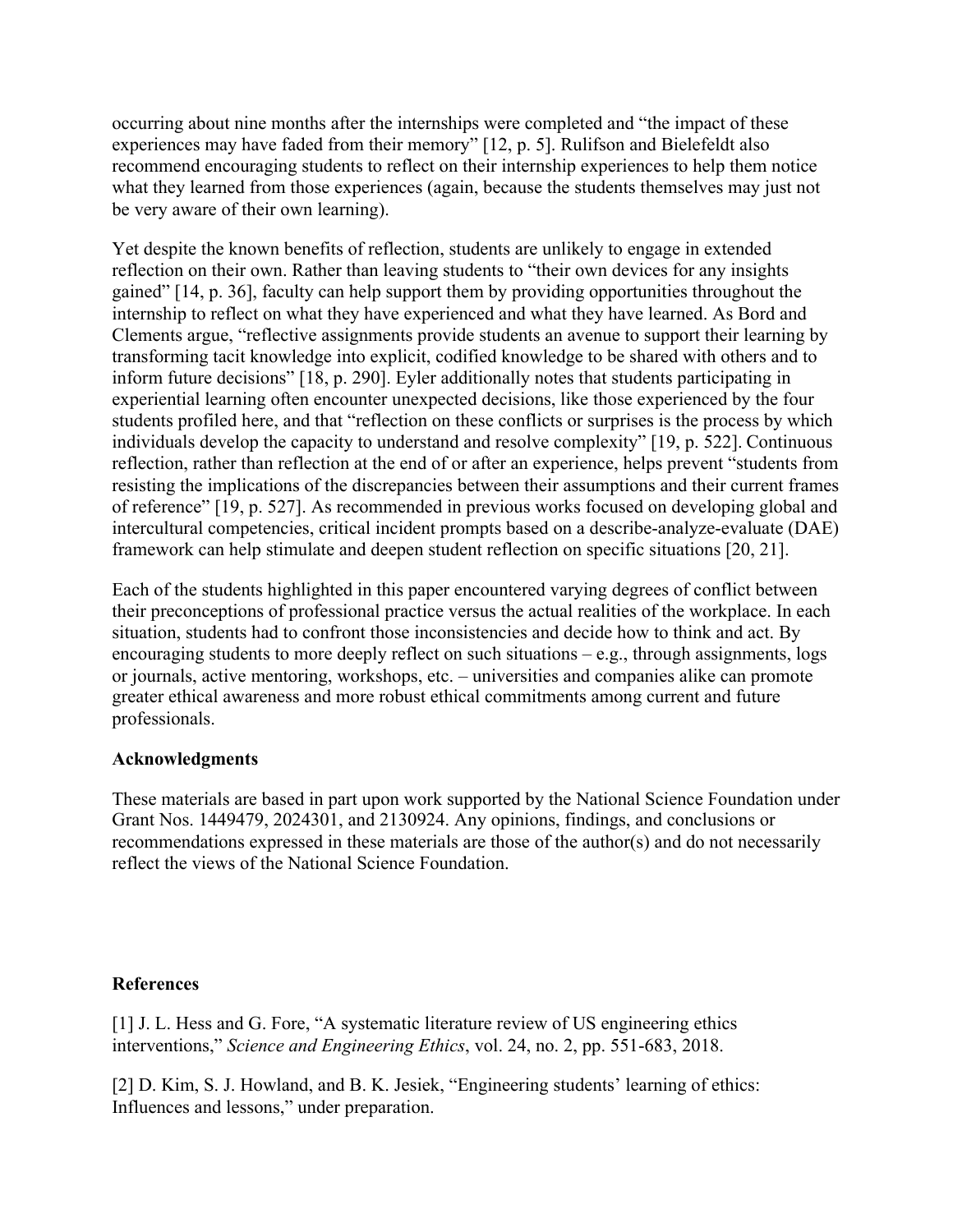[3] R. R. Kline, "Using history and sociology to teach engineering ethics," *IEEE Technology and Society Magazine*, vol. 20, no. 4, pp. 13-20, 2001.

[4] S. Claussen, S. J. Howland, S. Nittala, C. B. Zoltowski, and B. K. Jesiek, "Longitudinal qualitative case study of an engineering student's perceptions of ethics and social responsibility: Corvin's story," *Proceedings of the ASEE Annual Conference and Exposition*, July 26-29, 2021.

[5] J. Eyler, "Comparing the impact of two internship experiences on student learning," *Journal of Cooperative Education,* vol. 29, no. 1, pp. 41-52, 1993.

[6] S. Anjum, "Impact of internship programs on professional and personal development of business students: A case study from Pakistan," *Future Business Journal,* vol. 6, no. 2, 2020.

[7] S. Bhattacharya and N. Neelam, "Perceived value of internship experience: A try before you leap," *Higher Education, Skills, and Work-Based Learning*, vol. 8, no. 4, pp. 376-394, 2017. https://doi.org/10.1108/HESWBL-07-2017-0044

[8] S. E. Loeb, "Active learning: An advantageous yet challenging approach to accounting ethics instruction," *Journal of Business Ethics*, vol. 127*,* pp. 221-230, 2015.

[9] A. R. Bielefeldt, J. Lewis, M. Polmear, D. Knight, N. Canney, and C. Swan, "Educating civil engineering students about ethics and societal impacts via cocurricular activities," *Journal of Civil Engineering Education*, vol. 146, no. 4, 2020. https://doi.org/10.1061/(ASCE)EI.2643- 9115.0000021

[10] B. A. Burt, D. D. Carpenter, M. A. Holsapple, C. J. Finelli, R. M. Bielby, J. A. Sutkus, and T. S. Harding, "Out-of-classroom experiences: Bridging the disconnect between the classroom, the engineering workforce, and ethical development," *International Journal of Engineering Education,* vol. 29, no. 3, pp. 714-725, 2013.

[11] M. C. Loui, "Ethics and the development of professional identities of engineering students," *Journal of Engineering Education*, vol. 94, no. 4, pp. 383-390, 2005.

[12] G. Rulifson, and A. R. Bielefeldt, "Influence of internships on engineering students' attitudes about socially responsible engineering," *Proceedings of the 2018 IEEE Frontiers in Education (FIE) Conference,* San Jose, CA, October 3-6, 2018.

[13] G. Kuh, and K. O'Donnell, *Ensuring quality and taking high-impact practices to scale,* Association of American Colleges and Universities (AAC&U), 2013.

[14] Association of American Colleges and Universities (AAC&U), *College learning for the new global century,* 2007. https://files.eric.ed.gov/fulltext/ED495004.pdf

[15] S. L Ash and P. H. Clayton, "The articulated learning: An approach to guided reflection and assessment," *Innovative Higher Education,* vol. 29, no. 2, pp. 137-154, 2004. https://doi.org/10.1023/B:IHIE.0000048795.84634.4a